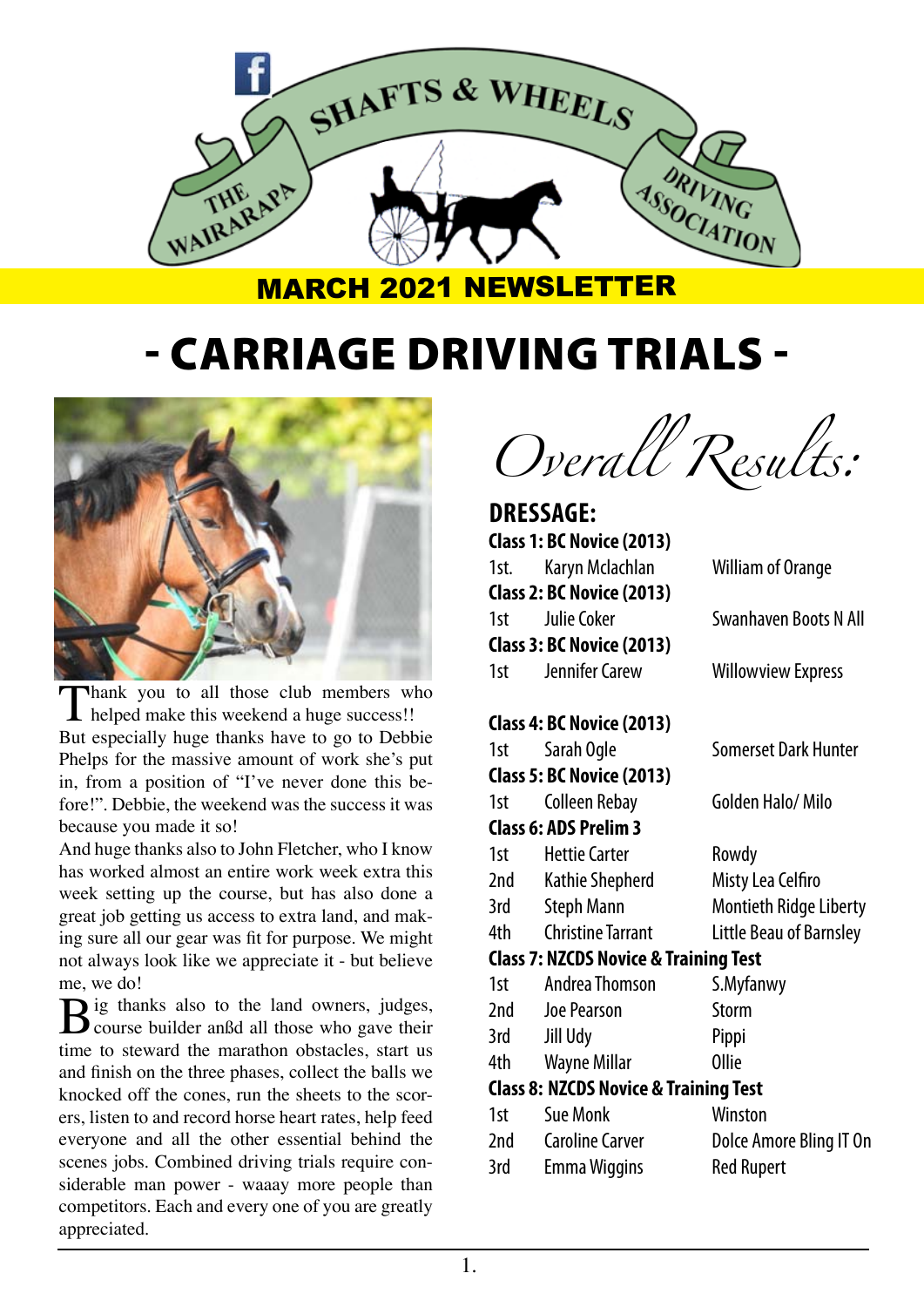Andrea Jack thank you for capturing these great shots with your trustee camera. *Photos from events are most appreciated by clubs as it also a record of horses/ponies/donkeys and drivers for further documentation. Thank you!*



*I'm a Vixen showing how it is to be done driven by Rob Marvin all the way from Gisborne*



*Milo of Lorien and Golden Halo the only pair on the weekend expertly driven by Colleen Rebay Waverly, South Taranaki.*



*S. MyFanwy Overall winner of Class 7 driven by Andrea Thomson, Manawatu.*



*Ollie (what's up dad) driven by Wayne Millar Masterton*



*Carrot Top driven* 



*by Vincelle Marvin all the way from Gisborne Verona Lodge Trilogy 'where are we going mum' driven by Cheryl Weir Greytown*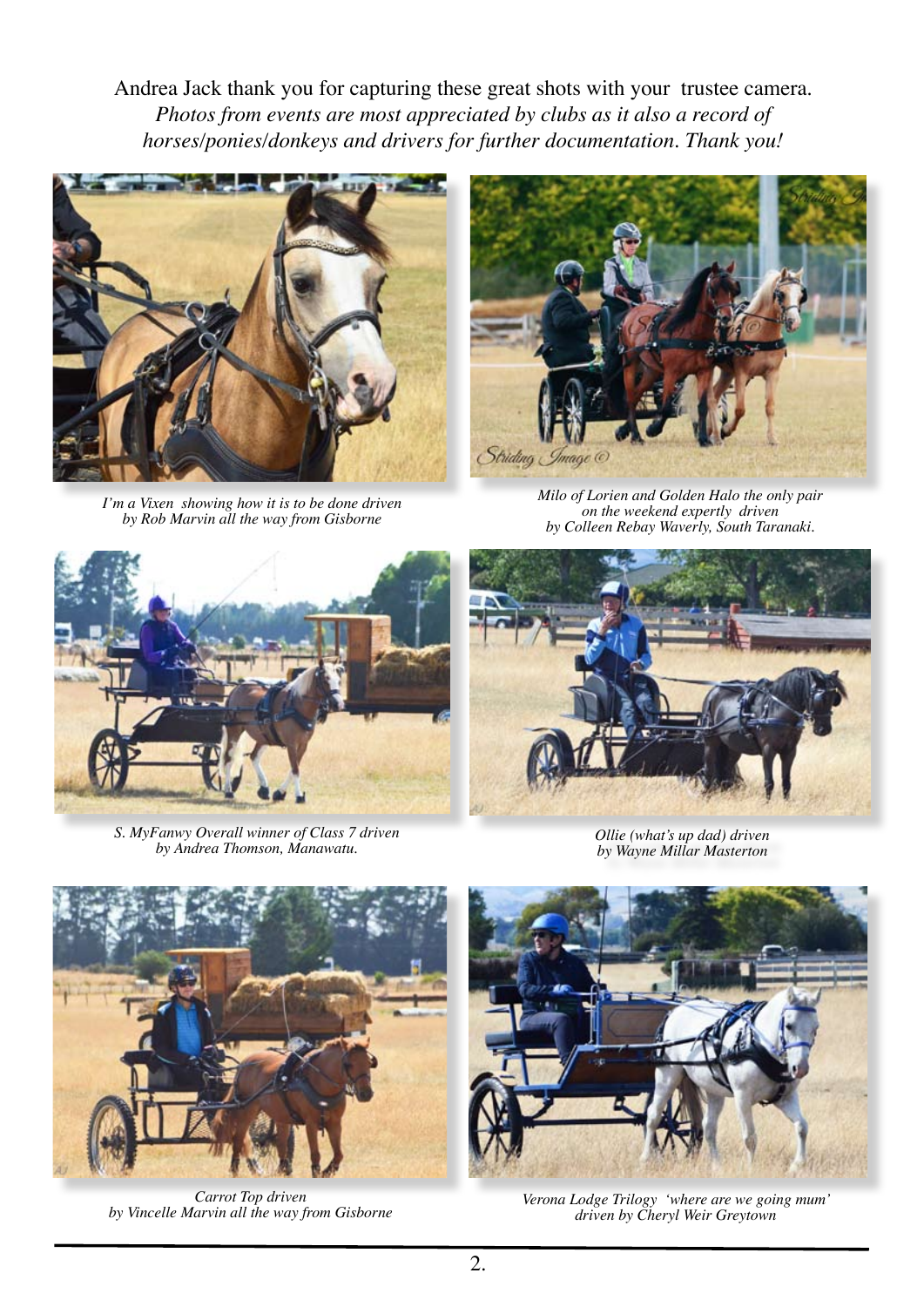*Many thanks once again to our very talented photographer Katrina Watkins of Striding Image Photography, Super super pics. How about these almost a mirror image of each horse.*



*Somerset Dark Hunter beautifully driven by Sarah Ogle from Taranaki.*



*Swanhaven Boots N All showing off in style driven by Julie Coker from the Gisborne area.*



*Willowview Express improving all the time driven by Jennifer Carew from Waikato*



*Rowdy Overall winner in his section driven by young Hettie Carter South Taranaki*



3.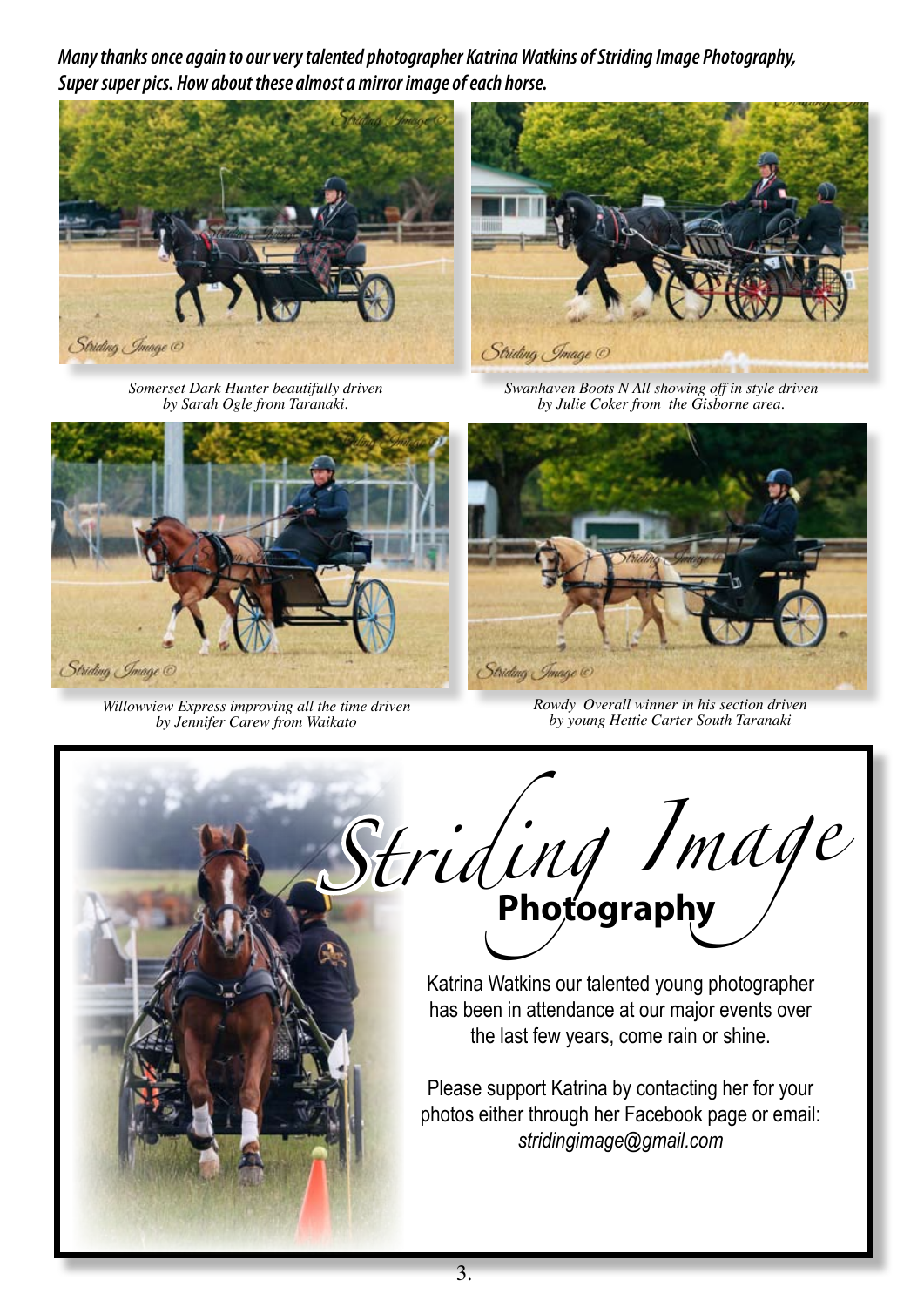

#### **Saturday 20 March**

10.30 start BYO Lunch

Venue to be advised!

For further information for this event please check the **Shafts & Wheels** facebook post.

Unfortunately this time of the season most suitable grounds for driving are booked by other equestrian events.

*But we are trying!*



**Sunday 4 APRIL** (Easter Sunday)

> **10.30 start** BYO Lunch

**Clareville Showgrounds, Carterton** Meet by the PC Shed area

- **• Harness checks**
	- **Dressage** 
		- **• Games**
		- **• Cones**
	- **• Obstacles**

*For further information Cheryl Weir ph/text 021 168 3365 or checkout the Shafts & Wheels facebook post*

# - CLUB MEETING - Wednesday 7 April WAIRARAPA SHAFTS & WHEELS DRIVING ASSOCIATION



# 7.30pm Greytown Working Mens Club Main Street Greytown



*Open to all Club members, so please come along and support your club, your ideas and suggestions are always welcome .*